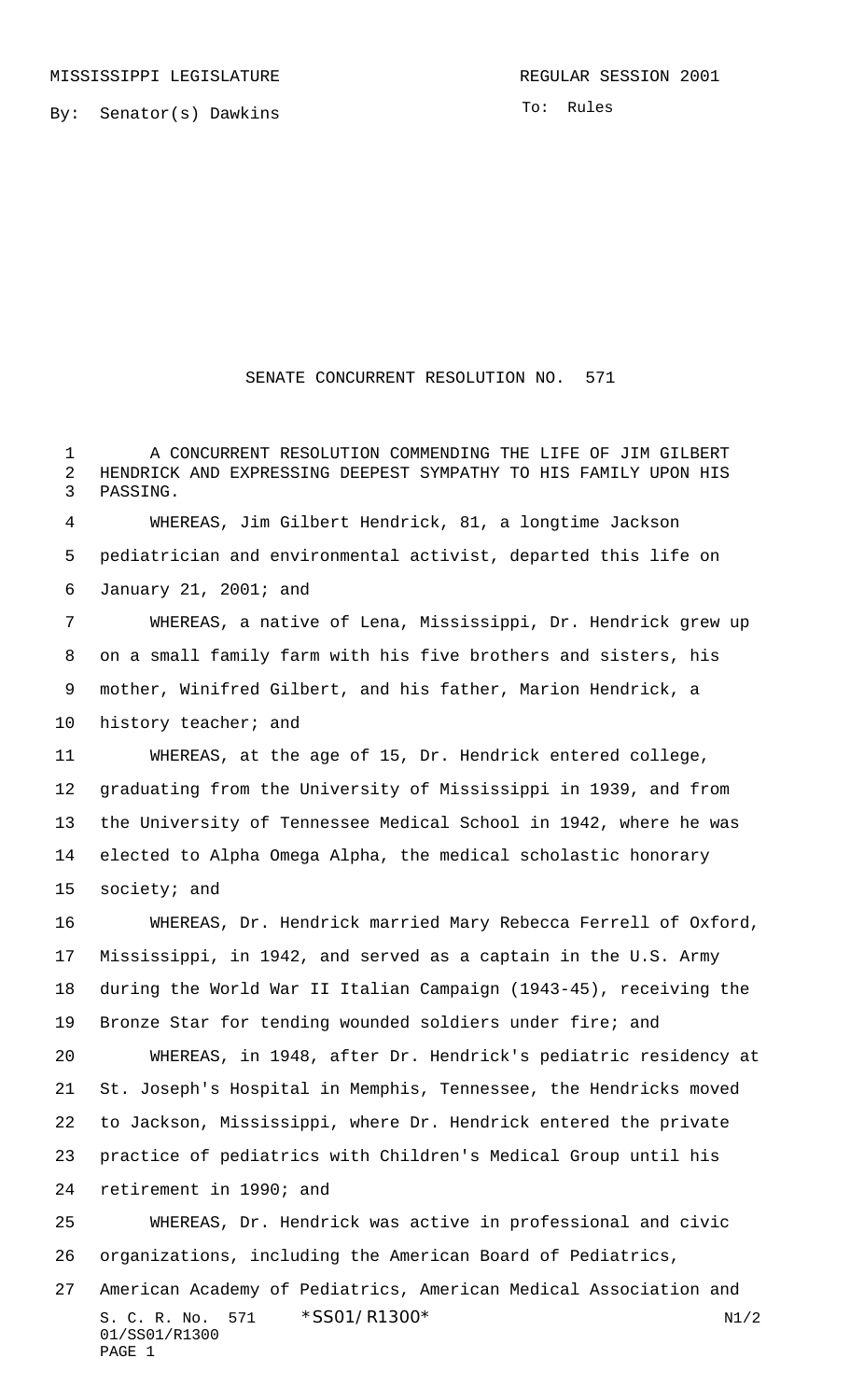Mississippi State Medical Association, and served as President of Central Medical Society and as a member of the Environmental Protection Committee of the State Medical Association; and

 WHEREAS, Dr. Hendrick accepted numerous assignments from the American Academy of Pediatrics (AAP), including service on the National Public Information Committee; chair of Mississippi Head Start during the academy's participation; and Mississippi Public Relations chair (1984-86); and

 WHEREAS, as chair of the AAP fund drive in Mississippi, Dr. Hendrick personally visited every pediatrician in the state to encourage their support of AAP, paving the way for Mississippi to earn the highest rate of participation by pediatricians in the nation; and

 WHEREAS, Dr. Hendrick actively participated in the AAP's national environmental committee, continuing his involvement after his retirement to ensure a future of environmental safety for all of us, especially for the children of the world; and

 WHEREAS, Dr. Hendrick served as president of the staff of the Baptist Medial Center in 1959, Associate Clinical Professor of Pediatrics at the University of Mississippi and consulting staff member at St. Dominic Hospital; and

 WHEREAS, Dr. Hendrick was a community leader working for racial reconciliation, serving as president of the Jackson Urban League (1970), and as a member of Mississippi 2020 Network, Sierra Club and Citizens for Resource Recycling; and

 WHEREAS, in 1964, he chaired an eight-county drive that immunized children with the new polio vaccine and led the fight to fluoridate Jackson's water supply in 1969; and

 WHEREAS, in recent years Dr. Hendrick became an authority on dioxins, and their dangers to the environment and to health, especially children's health; and

S. C. R. No. 571 \*SS01/R1300\* 01/SS01/R1300 PAGE 2 WHEREAS, ordained as a deacon at Calvary Baptist Church, where he served as chair of the Finance Committee, Dr. Hendrick